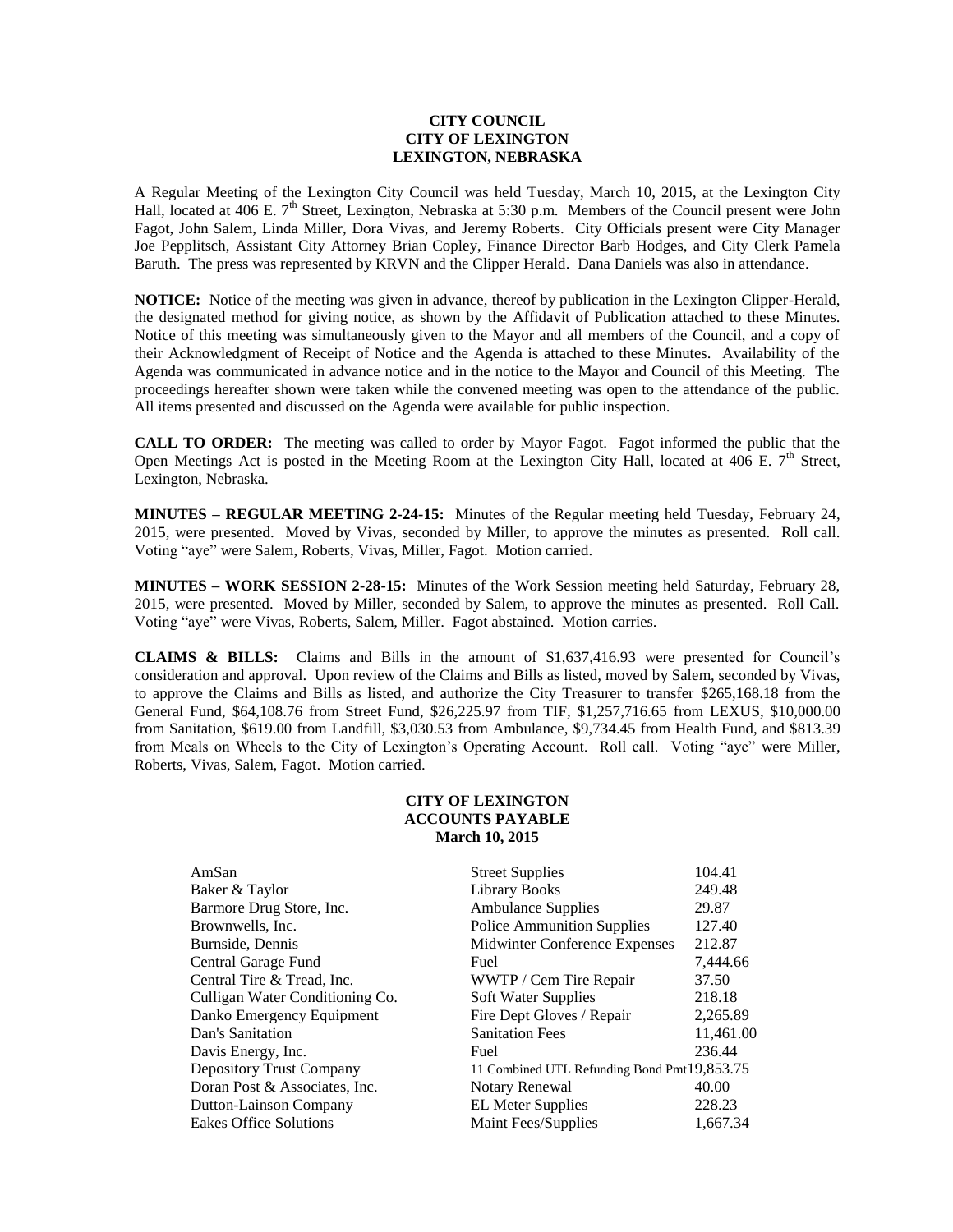| <b>EMS Billing Service</b>                  | <b>Ambulance Billing</b>           | 1,058.25     |
|---------------------------------------------|------------------------------------|--------------|
| <b>EZ Street Company</b>                    | Cold Patch                         | 1,119.44     |
| Fagot Refrigeration & Electric, Inc.        | GGC / Muni Bldg Repairs            | 198.54       |
| <b>Fastenal Company</b>                     | WWTP / ST Supplies                 | 505.79       |
| Gale/Cengage Learning                       | <b>Library Books</b>               | 377.21       |
| Gomez, Antonio                              | <b>UTL Easement</b>                | 225.00       |
| Gomez. Jose                                 | <b>EL</b> Rebate                   | 1,200.00     |
| <b>Gothenburg Times</b>                     | Publication                        | 5.40         |
| Grainger                                    | <b>WWTP Boots / Cleaner</b>        | 1,169.50     |
| HD Supply Waterworks                        | <b>EL</b> Meters                   | 11,235.00    |
| <b>Health Claims Fund</b>                   | Claims                             | 8,518.50     |
| Heldt & McKeone Law Offices                 | Professional Fees                  | 2,500.00     |
| HOA Solutions, Inc.                         | <b>SCADA PC Repairs</b>            | 815.00       |
| Holbein, Dahlas                             | <b>Snow Removal</b>                | 500.00       |
| <b>Ingram Library Services</b>              | Library Books                      | 138.56       |
| JEO Consulting Group, Inc.                  | Plum Creek PK Lake Restoration Svc | 4,437.50     |
| John Deere Financial                        | <b>Central Garage Supplies</b>     | 1,202.16     |
| Jones Plumbing & Heating, Inc.              | Supplies / Repairs                 | 694.02       |
| Kearney Crete & Block Company               | Supplies for Southhaven PJ         | 3,142.30     |
| League of NE Municipalities-Utilities       | WR Workshop                        | 80.00        |
| Lexington Animal Clinic                     | <b>Animal Care</b>                 | 522.10       |
| Lexington Community Foundation              | <b>Fieldhouse Donations</b>        | 1,861.68     |
| Lexington Health Fund                       | Self-funding                       | 46,835.78    |
| Lexington Lions Club                        | Donation                           | 30.00        |
| Lexington Newspapers, Inc.                  | Publications                       | 159.37       |
| <b>Lexington Postmaster</b>                 | <b>GGC</b> Postage                 | 165.00       |
| Lexington, City of                          | <b>Franchise Fees</b>              | 44.92        |
| Lexington City Payroll Account              |                                    |              |
| Payroll                                     | Wages                              | 126,224.23   |
| Social Security                             | Employer Portion / FICA Med        | 9,373.41     |
| Union Bank & Trust                          | Employer Portion / Pension         | 4,319.47     |
| Union Bank & Trust                          | Police Pension                     | 2,282.60     |
| <b>ICMA</b>                                 | <b>City Manager Pension</b>        | 861.07       |
| Madeline's Café & Bakery                    | Food                               | 18.95        |
| <b>Marriott Hotels</b>                      | Midwinter Conference Lodging       | 1,190.00     |
| Martin Electric Company                     | <b>WWTP Supplies</b>               | 439.90       |
| Mast's Fire Extinguisher Services LLC       | Fire Dept Service / Repair         | 53.20        |
| Matheson Tri-Gas, Inc.                      | <b>Ambulance Supplies</b>          | 116.45       |
| McCandless Backhoeing, Inc.                 | <b>Snow Removal</b>                | 780.00       |
| Meritain Health                             | <b>Health Premium</b>              | 20,294.18    |
| Milco Environmental Services, Inc.          | Landfill Closure                   | 619.00       |
| Municipal Supply, Inc.                      | WR Elbows / Pipe                   | 4,275.38     |
| Neben, Wade                                 | <b>EL</b> Rebate                   | 900.00       |
| Nebraska Department of Roads                | 6th Street / Grant-Taft PJ         | 32,086.89    |
| Nebraska Library Commission                 | <b>Library Class</b>               | 10.00        |
| Nebraska Mosquito & Vector Control Assn     | WR Workshop Registration           | 95.00        |
| Nebraska Public Power District              | Power Purchase                     | 1,059,802.79 |
| Nebraska Secretary of State                 | Notary Renewal                     | 30.00        |
| NebraskaLink                                | City Service                       | 380.00       |
| One Call Concepts, Inc.                     | Locates                            | 25.95        |
| Paulsen, Inc.                               | Sand & Gravel                      | 285.25       |
| Peak Interests, LLC                         | Meals                              | 30.98        |
| Pepplitsch, Joe                             | Midwinter Conference Expenses      | 512.88       |
| Principal                                   | Dental Premium                     | 2,800.62     |
| <b>Rasmussen Mechanical Services</b>        | Library Maintenance Fee / Repair   | 1,472.55     |
| Region 12 American Backflow Preventive Assn | <b>Training Fee</b>                | 75.00        |
| Run-N-Iron                                  | Police Supplies                    | 40.00        |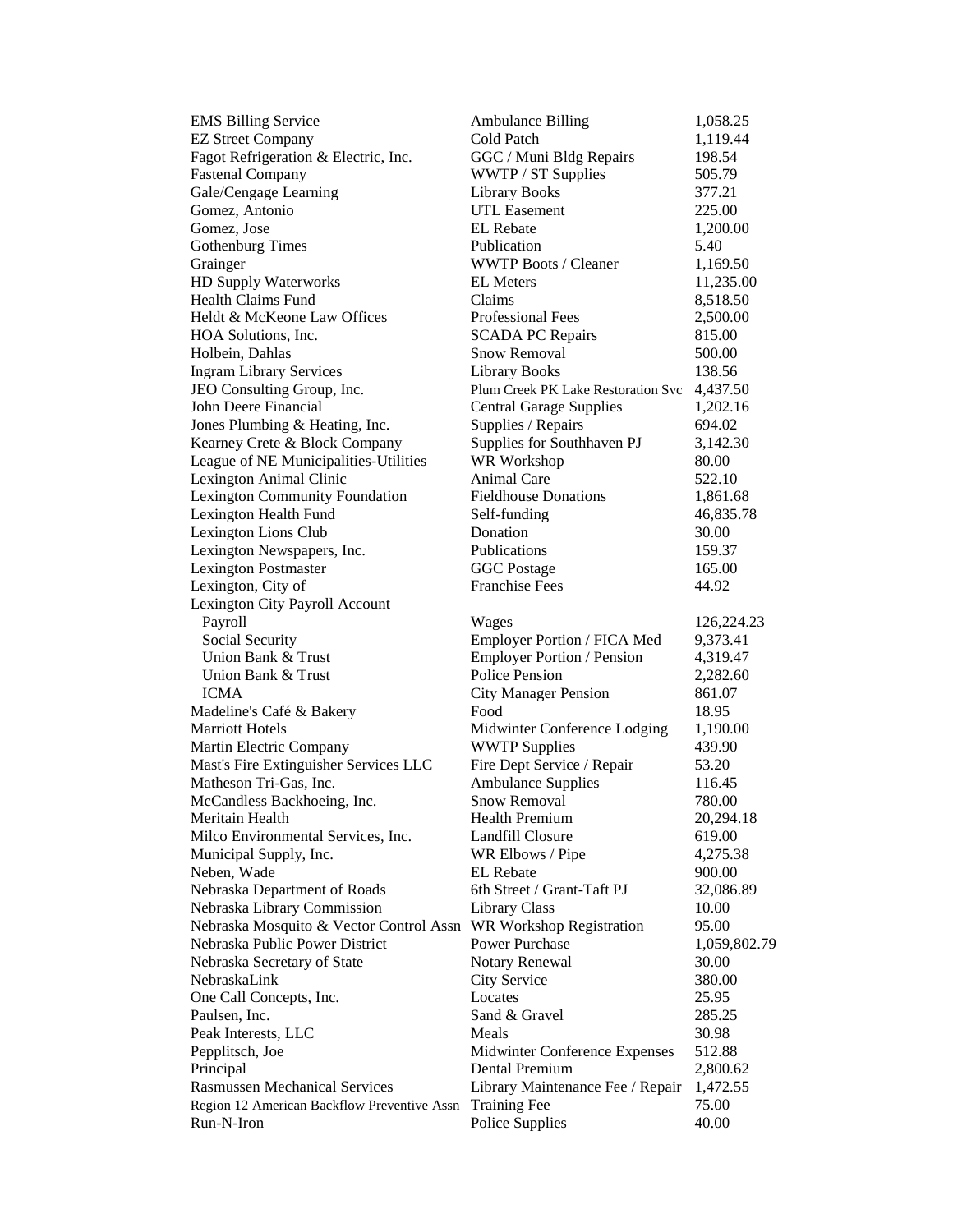| S & W Auto Parts, Inc.                              | Police / Fire Supplies                            | 40.83     |
|-----------------------------------------------------|---------------------------------------------------|-----------|
| Salem, John                                         | Midwinter Conference Expenses                     | 215.06    |
| Service Master of Mid Nebraska                      | <b>Cleaning Service</b>                           | 4,395.47  |
| Source Gas, LLC                                     | Gas Service                                       | 6,486.19  |
| Standard Life                                       | Life Premium                                      | 709.10    |
| T. L. Sund Constructors, Inc.                       | Opt Field Maint Bldg Approach/Main Break 7,412.00 |           |
| T. O. Haas Tire Co.                                 | Tires / Repair                                    | 524.96    |
| Thalman, Julie                                      | <b>Cleaning Service</b>                           | 160.00    |
| <b>Titan Access Account</b>                         | PK Supplies                                       | 84.68     |
| Tri-City Tribune                                    | Publication                                       | 6.69      |
| Verizon Wireless                                    | Cellphone Service                                 | 360.36    |
| Village Uniform                                     | <b>GGC</b> Supplies                               | 73.34     |
| VSP / Vision Service Plan                           | <b>Vision Premium</b>                             | 735.84    |
| WPCI                                                | Drug Test                                         | 27.10     |
| Wal-Mart                                            | Supplies                                          | 243.84    |
| Ward Laboratories, Inc.                             | <b>WR</b> Testing                                 | 77.00     |
| Weathercraft Company of North Platte                | Police Dept Garage Door Repair                    | 1,145.25  |
| Yung, Mark                                          | <b>Conference Expenses</b>                        | 500.60    |
| <b>AFLAC</b>                                        | Premium                                           | 1,188.85  |
| Auto-Graphics, Inc.                                 | Library Software Support                          | 862.75    |
| Baker & Taylor                                      | <b>Library Books</b>                              | 169.55    |
| Barco Municipal Products, Inc.                      | ST Barricades / Posts                             | 1,713.78  |
| Baruth, Pam                                         | Midwinter Conference Expenses                     | 115.82    |
| Brecks, Bill                                        | <b>International Code Council Conf Expenses</b>   | 433.75    |
| CUNE-Plum Creek Children's Literacy Festival        | Conference Registration                           | 75.00     |
| Dan's Sanitation                                    | <b>Sanitation Fees</b>                            | 1,367.40  |
| Dawson Pest Control                                 | <b>DCOC</b> Service                               | 54.60     |
| Dawson Public Power                                 | Power Purchase                                    | 9,367.07  |
| <b>Fastenal Company</b>                             | $ST / WR / PK$ Supplies                           | 133.86    |
| FYR-TEK, Inc.                                       | Annual Maintenance / Repair / Supplies            | 847.73    |
| Great Western Bank-City Petty Cash                  | El Incentive/Radio Rep/Fuel/Uniform Exp           | 88.50     |
| <b>Ingram Library Services</b>                      | <b>Library Books</b>                              | 98.02     |
| Intellicom Computer Consulting, Inc.                | Mo Billing/Meter Reading Svc/Radio Rep            | 718.85    |
| John Deere Financial/Landmark Implement PK Supplies |                                                   | 45.28     |
| John Deere Financial / Orscheln                     | WWTP / PK / ST / Police / EL Supplies             | 525.62    |
| Leigh Environmental Equipment, Inc.                 | <b>WWTP</b> Mechanical Seal                       | 1,277.00  |
| Lexington Area Chamber of Commerce                  | 2015 Banquet                                      | 180.00    |
| Lexington Area Solid Waste Agency                   | Landfill                                          | 549.69    |
| Lexington Regional Health Center                    | <b>Ambulance Supplies</b>                         | 140.00    |
| Lexington, City of - General Fund                   | DCOC Paving Invoice from TIF Area #1              | 26,225.97 |
| Lincoln Winwater Works Co.                          | Cem / WR Supplies                                 | 400.34    |
| Microfilm Imaging Systems, Inc.                     | Library Service Agreement                         | 391.00    |
| Midwest Laboratories, Inc.                          | <b>WWTP Testing Supplies</b>                      | 1,047.50  |
| Miller & Associates                                 | Field House/Viaduct MSE Wall PJ                   | 51,688.05 |
| Nebraska Department of Revenue                      | Sales & Use Tax                                   | 59,887.66 |
| NebraskaLink                                        | <b>Library Service</b>                            | 15.00     |
| O'Hara Lindsay and Associates, Inc.                 | Mo Lobbying Service                               | 1,000.00  |
| Paulsen, Inc.                                       | White Rock                                        | 702.03    |
| Platte Valley Auto Mart                             | Police Vehicles Service/Repair                    | 641.07    |
| Plum Creek Motors                                   | Volt Lease Buyout                                 | 20,407.50 |
| TL Sund Constructors, Inc.                          | <b>DCOC</b> Paving                                | 26,225.97 |
| <b>Totalfunds by Hasler</b>                         | Postage                                           | 3,000.00  |
| Wal-Mart                                            | Supplies                                          | 61.12     |
| Ward Laboratories, Inc.                             | <b>WR</b> Testing                                 | 38.50     |
| Weathercraft Company of North Platte                | Service Bldg Door Repair                          | 220.00    |
|                                                     |                                                   |           |

TOTAL CLAIMS: 1,637,416.93